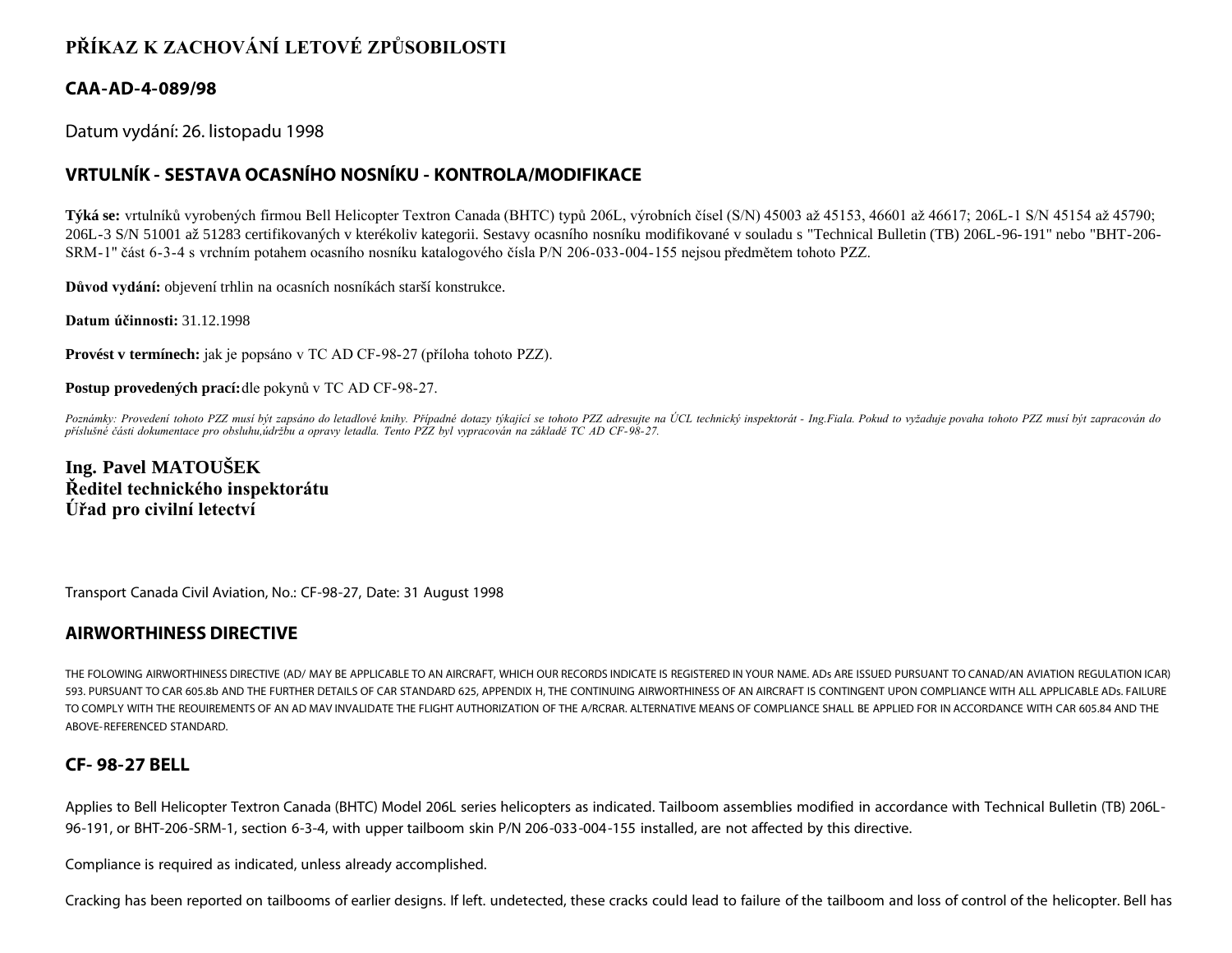issued Alert Service Bulletins (ASB) 206L-87-47 Revision C, dated 23 October 1989, and 206L-97-107 Revision A, dated 4 February 1998, detailing inspections required to detect cracks and providing applicable modifications.

To ensure the structural integrity of all affected tailbooms, accomplish the following measures as applicable:

#### Part 1.

Applies to Model 206L series helicopters, S/N 45001 through 51283, having unmodified tailboom assemblies P/N 206-033-004-003, -011, -045 and -103.

Within the next 200 hours air time after the effective date of this directive, but not later than 31 May 1999, 159.35 by m modify the tailboom between boom station BS 151.15 and 159.35 by installing doubler P/N 206-704-167-111 with clip P/N 206-033-407-119, and re-identify the tailboom by adding the suffix "FM" to the original part number as outlined in Part I of ASB 206L-87-47 Revision C.

#### Part 2.

Applies to the following Model 206L series helicopters:

Model 206L S/N 45003 through 45153, and 46601 through 46617

- Model 206L-1 S/N 45154 through 45790
- Model 206L-3 S/N 51001 through 51283

having tailboom assemblies of the following part numbers:

206-033-004-003FM, -003FM1 206-033-004-OllFM, -011FM1, -011FM2, -011FM3 206-033-004-103FM, -103FM1 206-033-004-045FM

(a)For tailbooms with a sheet metal tail rotor gearbox support, within the next 100 hours air time after the effective date of this directive and at every 1000 (+ 10 %) hours air time thereafter, perform an Eddy Current inspection as outlined in Part I of ASB 206L-97-107 Revision A.

(b)For tailbooms with a cast tail rotor gearbox support P/N 206-033-426-001 and that do not have upper skin P/N 206-033-004-155 installed, within the next 200 hours air time after the effective date of this directive, but not later than 31 May 1999, install nutplate assemblies as per Part II of ASB 206L-97-107 Revision A.

#### Part 3.

For all Model 206L helicopters affected by Parts 1 and 2 above, replacement of the tailboom with any tailboom listed below constitutes terminating action for the requirements of Parts 1 and 2 of this directive:

206-033-004-003FM2 206-033-004-OllFM4 206-033-004-103FM2 206-033-004-045FM1, -045FM2 206-033-004-143, -143FM1 206-033-004-175, -175FM1 206-033-004-177